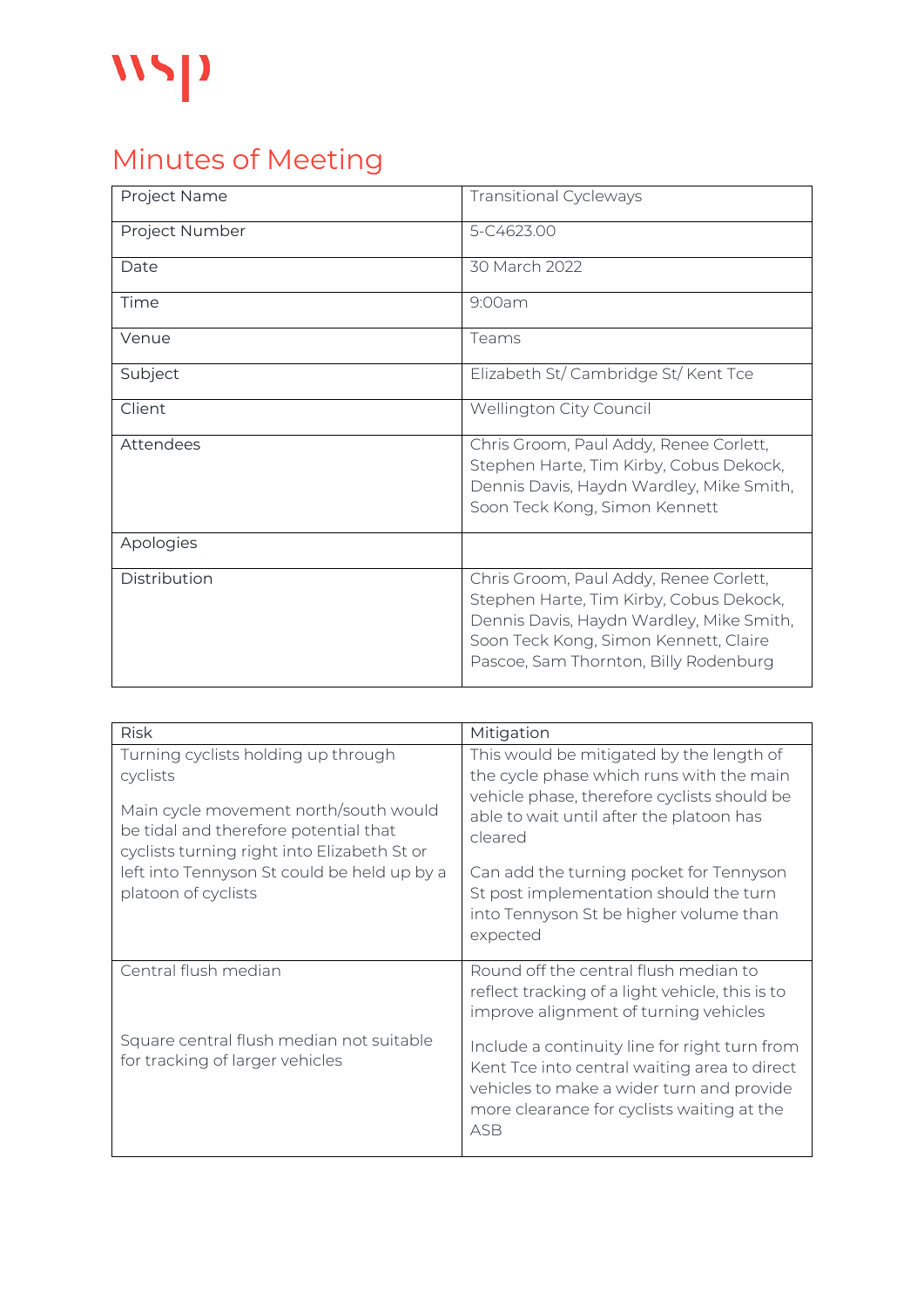## wyp

| Southbound limit line is setback further        | Limit line location is determined by the         |
|-------------------------------------------------|--------------------------------------------------|
| from the intersection than is ideal             | location of the existing signal pole             |
|                                                 |                                                  |
| Lack of cycle continuity lines to guide         | Add cycle continuity lines for the               |
| cyclists through the intersection               | north/south movement to be consistent            |
|                                                 | with Courtenay Place                             |
|                                                 |                                                  |
|                                                 |                                                  |
| Potential for right turning vehicles tracking   | Shift cycle divider forward to the limit line    |
| over cyclist waiting area                       |                                                  |
|                                                 |                                                  |
| Signal pole clutter                             | Remove pole 7 and relocate lantern to new        |
|                                                 | signal pole to reduce pole clutter               |
|                                                 |                                                  |
| Visibility of cycle lanterns                    | Need to have backing board for cycle<br>lanterns |
|                                                 |                                                  |
|                                                 |                                                  |
|                                                 | Mount cycle lanterns at 3.2m                     |
|                                                 |                                                  |
|                                                 | WSP to provide elevation views of cycle          |
|                                                 | lanterns with updated signal layouts             |
|                                                 | To specify clearance height instead of           |
|                                                 | mounting height on the signal layouts            |
|                                                 |                                                  |
| Limit lines                                     | Move the bus lane limit line to be at least      |
|                                                 | Im from the walk line and recut the loops if     |
| Current bus lane limit line is too close to     | needed                                           |
| the walk line                                   |                                                  |
|                                                 | Cycle limit line should reflect advance stop     |
|                                                 | line advice of being 200mm from the walk         |
|                                                 | line                                             |
|                                                 |                                                  |
| Moving right turning vehicles further away      | Add signal group 2 (right turn arrows) to        |
| from right turn arrow                           | mast arm pole                                    |
| Cyclists recognition of the right turn facility | Include through/right makings on                 |
| to Elizabeth St                                 | northbound approach and through/left             |
|                                                 | markings on southbound approach                  |
|                                                 |                                                  |
| Pedestrian protection from Elizabeth St         | Separate the left and right turn lanes           |
| left turning traffic                            |                                                  |
|                                                 | Add left turn arrows to increase pedestrian      |
|                                                 | protection                                       |
|                                                 |                                                  |
|                                                 | Narrow central hatched area to align with        |
|                                                 | new Elizabeth St lane                            |
|                                                 |                                                  |
| Undesirable pram ramp dimensions                | Outside of transitional cycleways scope to       |
|                                                 | reconstruct kerbline/ramps in central            |
|                                                 | island since civil works not otherwise           |
|                                                 | required in this area                            |
|                                                 |                                                  |
|                                                 | To pass feedback onto LGWM                       |
| Pedestrian protection from Kent Tce left        | Add left turn arrow                              |
| turn                                            |                                                  |
|                                                 | Left turn to run in phase D                      |